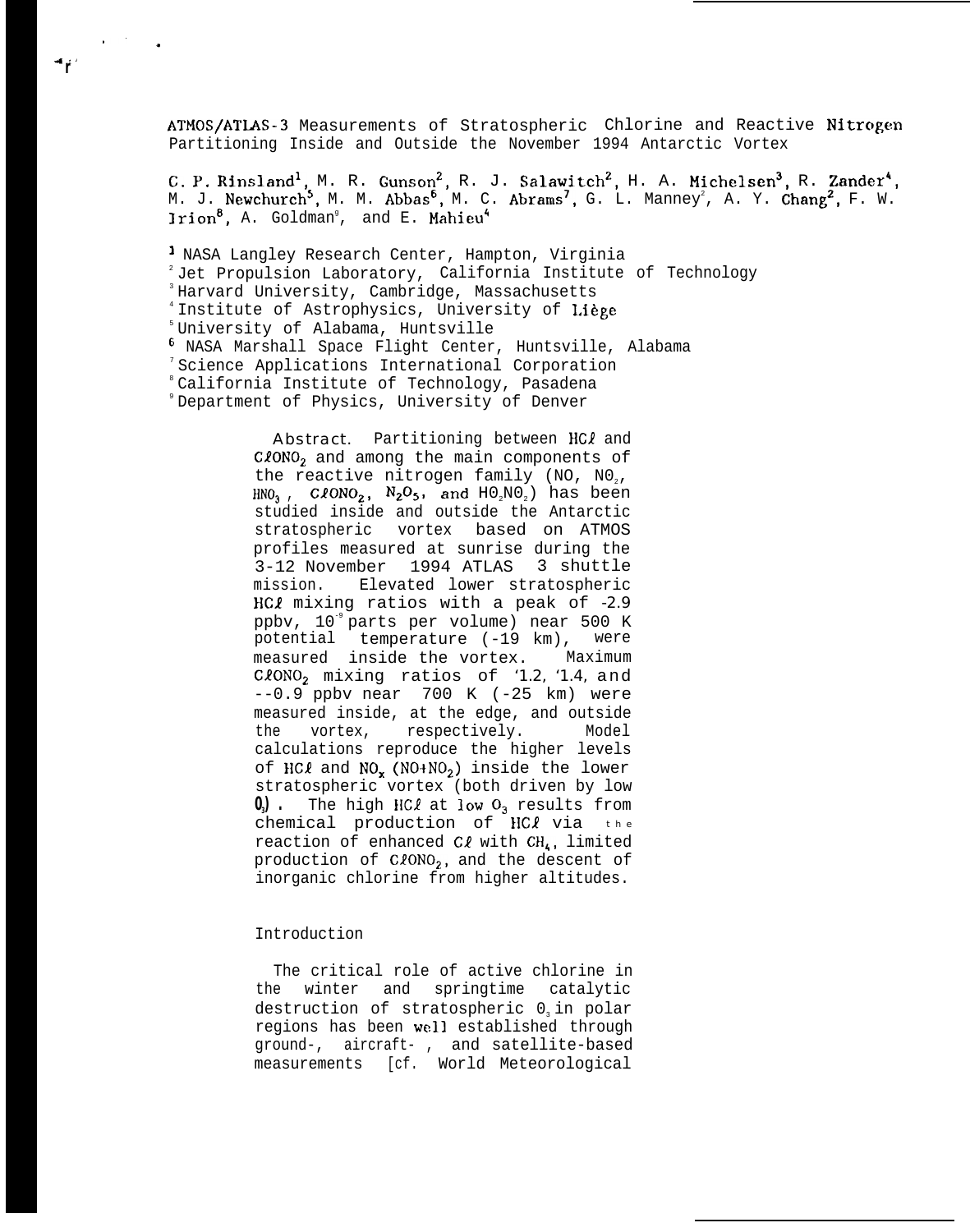Organization (WMO), 1995, Chapt. 3]. Reactive nitrogen is also important- in polar  $0_3$  losses, especially in the Antarctic where it is irreversibly removed over large portions of the vortex through the sedimentation of polar stratospheric cloud particles [Fahey et. al., 1990], Low levels of reactive nitrogen inhibit the formation of  $C\ell ONO_2$ when sunlight returns in spring, thereby allowing active chlorine to persist and catalytic  $0_3$  destruction to continue inside the vortex [e.g. , Brune et al., 1991].

A primary objective of the Atmospheric Laboratory for Applications and Science (ATLAS)-3 shuttle mission from 3-12 November 1994, was to obtain sets of volume mixing ratio (VMR) profiles at high southern latitudes during the photochemical recovery phase of the Antarctic ozone hole. We report here Atmospheric Trace MOlecule Spectroscopy (ATMOS ) observations of inorganic chlorine and reactive nitrogen species inside and outside the vortex. A photochemical model was used to interpret the measurements.

## Observations and Spectral Analysis

The ATMOS/ATLAS -3 Antarctic measurements were recorded during sunrises between 64.5°s and 72.4°S latitude [Gunson et al., 1996]. The measurements reported here were obtained by combining spatially and temporally coincident observations with filters 3  $(1580-3420 \text{ cm}^{-1})$  and 12 (625-1400 cm<sup>-1</sup>). The 6 principal components of the reactive nitrogen (NO<sub>v</sub>) family, NO, NO<sub>2</sub>,  $HNO<sub>3</sub>$ , ClONO<sub>2</sub>, N<sub>2</sub>O<sub>5</sub>, and  $HO<sub>2</sub>NO<sub>2</sub>$ , plus HCl and N<sub>2</sub>0 were measured.

Diurnal corrections were included in the NO and NO<sub>2</sub> retrievals presented here [Newchurch et al., 1996]. Random error bars, which vary with altitude and species, are shown in the plots. Total systematic errors were 5% (HCI), 20% (CLONO<sub>2</sub>), NO (5%), NO<sub>2</sub> (6%), and N<sub>2</sub>O<sub>5</sub> (15%) [Gunson et. al., 1996].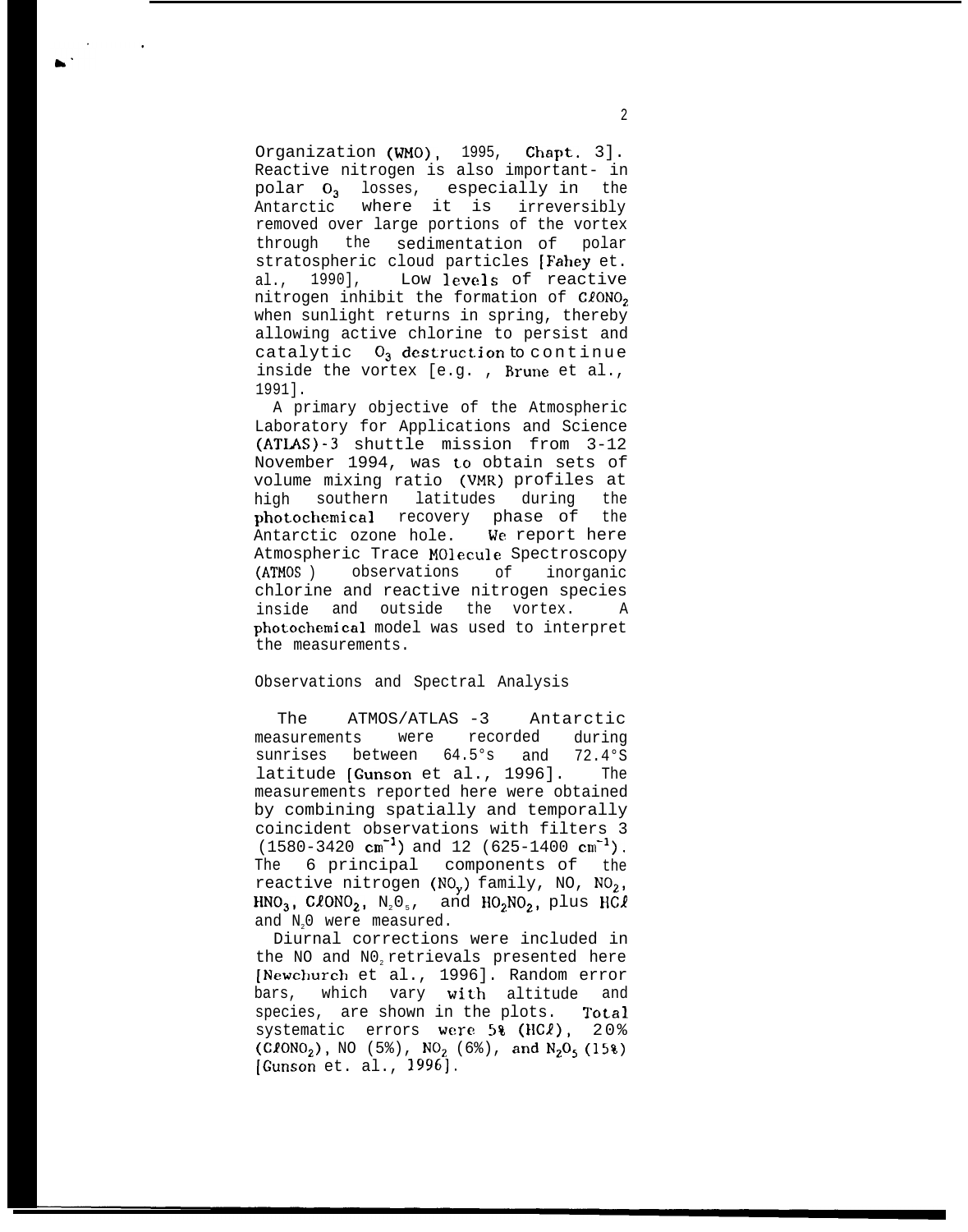Results

Figure 1 presents an overview of the Antarctic measurements of [HC*l*] (top) and [C20N02] (bottom) (where [x] denotes the species VMR) plotted versus longitude and potential temperature (0). Longitude is a useful coordinate because the measurements were recorded over a narrow latitude range, and the vortex remained at similar longitudes throughout the mission (--240° to 315°E) [Manney et al., 1996]. The vortex is apparent in the  $[N<sub>2</sub>0]$  contours overlayed in both panels.

Above 900 K, no [HC*l*] variations with longitude are apparent.. Zonal mean [HCl] decreased from 3.35±0.42 ppbv at 2000 K (-50 km) to 3.0910.17 ppbvat 1550 K (-44 km), and  $2.73\pm0.09$  ppby at 1000 K (-34) km) . Error limits denote standard deviations of the measurements. Below 800 K (-28 km),  $[HCL]$  in the vortex was systematically higher than outside. A shallow minimum in [HC*l*] occurred inside the vortex at 725 K (-26 km) followed by a sharp rise to a maximum of -2.9 ppbv at 500 K ( $-19$  km). [HC $\ell$ ] remained elevated inside the vortex at least down to 400 K  $(--15$  km).

Peak  $[C\ell ONO_2]$  occurred at -700 K (25 km) at all longitudes. Maximum values, '1.4 ppbv, were measured at the vortex edge, as compared to '1.2 ppbv inside and 0.9 ppbv outside the vortex. The  $[C\ell ONO<sub>2</sub>]$ decline below its peak was much sharper inside the vortex than outside. Inside and outside VMRS were equal at 550 K (-21 km); below 450 K (-17 km),  $[C\ell ONO<sub>2</sub>]$  in the vortex interior was <0.1 ppbv.

Table 1 lists mean  $[HCI]$  and  $[ClONO<sub>2</sub>]$ profiles measured in the interior and outside the vortex. The classifications are based on scaled potential vorticity (sPV) derived with -PV in the southern hemisphere so that values increase toward the vortex center. The criteria for classification are reported by Rinsland et al. [1996]. Gradients in sPV suggest that the vortex extended down to at least 375 K [Abrams et al. 1996].

The ATMOS/ATLAS-3 lower stratospheric measurements inside the vortex contrast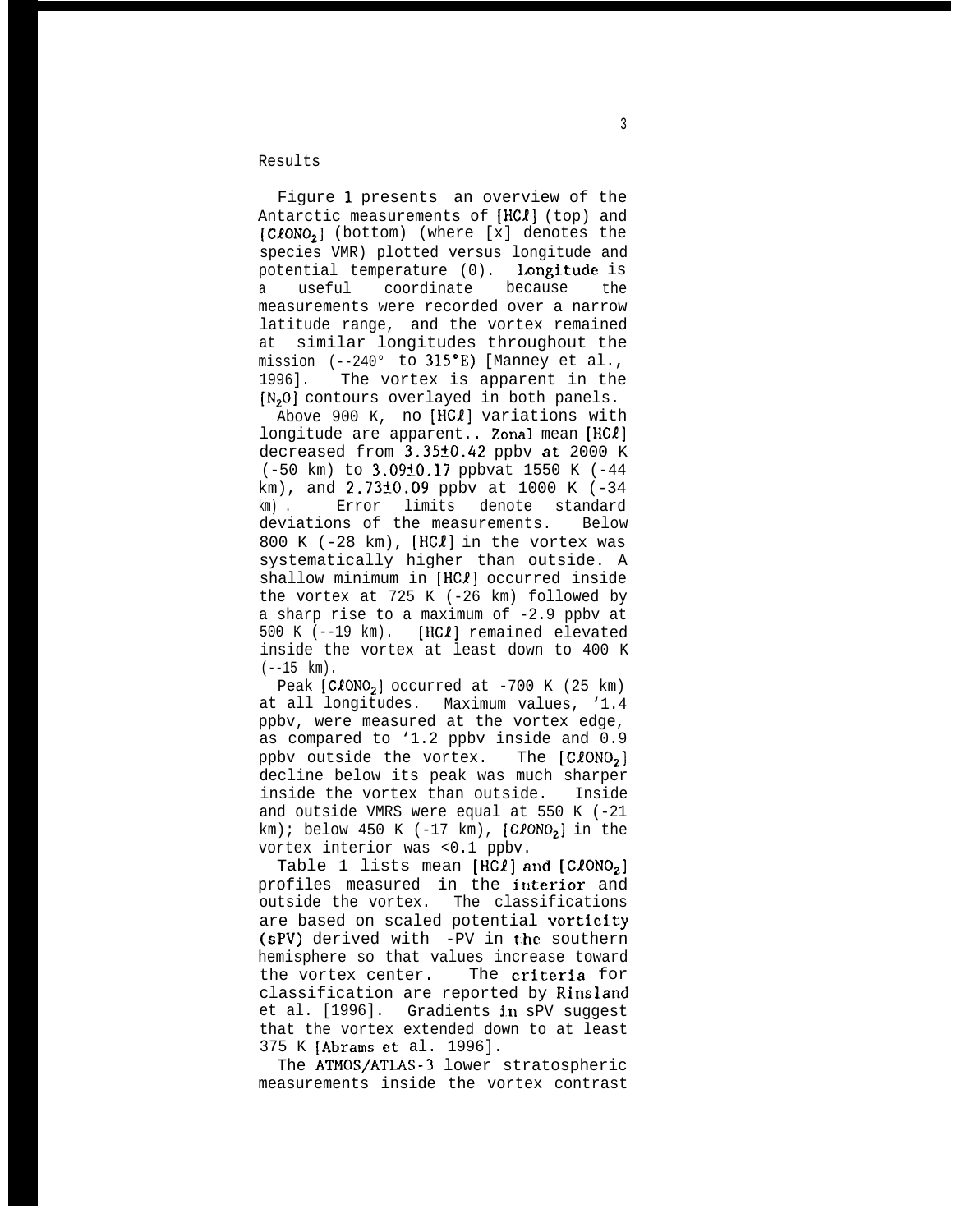3.35f0.42 ppbv at 2000 K, where all other components are minor contributors [Zander et al., 1996], demonstrates the consistency of the ATMOS measurements. The minimum inside-to-outside the vortex  $0<sub>3</sub>$  ratio 0.16 occurred at 395 K (-15 km) where  $[0<sub>3</sub>]-89±29$  ppbv inside the vortex.

Fig. 3 illustrates measurements of NO,  $NO<sub>2</sub>$ ,  $HNO<sub>3</sub>$ , and  $N<sub>2</sub>O<sub>5</sub>$ . Measurements obtained outside the vortex (upper panel) show that  $HNO<sub>3</sub>$  and  $NO<sub>x</sub>$  (NO+NO<sub>2</sub>) were the most abundant  $NO_v$  components in the middle and lower stratosphere. The ratio  $[HNO<sub>3</sub>]/[NO<sub>v</sub>]$  increases at lower  $\theta$ . reaching 85% at 400 K (-15 km). In the vortex interior (lower panel)  $NO<sub>x</sub>$  and  $HNO<sub>3</sub>$ each account for  $-50$ % of NO<sub>v</sub> below 700 K  $(-25$  km).

A photochemical model [Salawitch et al., 1994] was used to compute the partitioning of inorganic chlorine and reactive nitrogen for the sets of ATMOS measurements in Figs. 2 and 3. The calculations were constrained by the ATMOS profiles of temperature, pressure,  $[0_3]$ ,  $[H_2O]$ ,  $[CH_4]$ ,  $[C_2H_6]$ ,  $[NO_y]$ ,  $[CO]$ and total inorganic chlorine (Cly) estimated from the sum of  $[C\ell ONO<sub>2</sub>]$  and [HCl] . Aerosol surface area profiles were taken from correlative SAGE 11 measurements (G. K. Yue and L. W. Thomason, private communication, 1995).

Two sets of model calculations were performed. In the first, reaction rates and absorption cross sections from DeMore et al. [1994] were assumed. In the second, the data of DeMore et al. [1994] were again assumed except for modifications deduced from reanalysis of laboratory reaction rate data and comparisons between model calculations and ATMOS arctic, northern midlatitude, and tropical inorganic chlorine measurements [Michelsen et al. , 1996]. For the present study, the most important change is the inference of a branching ratio of 7% for the CIO+OH reaction, leading to production of HCI.

The model calculations in Figs. 2 and 3 reproduce the main features of the measurements, highlighted by elevated  $[HCI]$  and  $[NO_x]/[NO_y]$ , both driven by low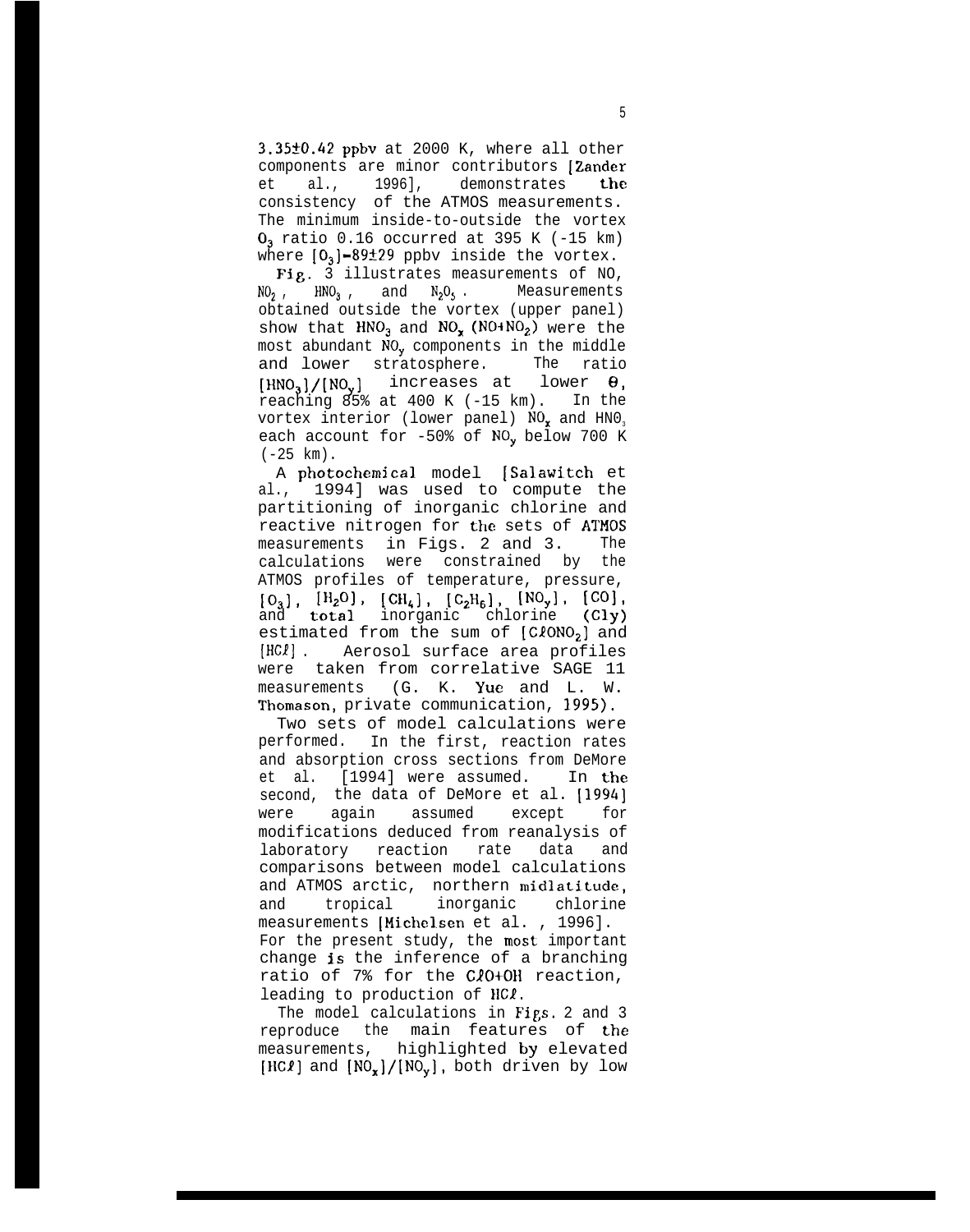$[0<sub>3</sub>]$ , and very low  $[N<sub>2</sub>O<sub>5</sub>]$  at all altitudes inside the vortex. The low  $[N_2O_5]$  inside relative to outside the vortex is a consequence of the difference in the lengths of the night. For the air sampled inside the vortex, the stratospheric solar zenith angle never drops below 92°, preventing the nighttime buildup of  $[N_2O_5]$ . The outside-the-vortex occultations were recorded -40 equatorward, where the night was  $-4$  hours 1 ong, allowing  $[N_2O_5]$  to accumulate rapidly in darkness.

The inorganic chlorine measurements inside the vortex arc better reproduced by the modified model calculations (labeled revised) than by the standard run (labeled JPL94) based on the data of DeMore et al. [1994]. The improvements, which are largest near 700 K (-25 km), are consistent with a more extensive analysis of  $ATMOS$  HC $l$  and  $CIONO<sub>2</sub>$ measurements [Michelsen et al., 1996]. The differences between the two sets of calculations for the outside-the-vortex case are smaller, and therefore, it is not possible to distinguish between the two sets of model results given the measurement uncertainties.

The comparisons in Fig. 3 show several systematic discrepancies: (1) the  $[N0<sub>2</sub>]/[N0]$  ratio in the lower stratosphere was underpredicted by up to 50% both inside and outside the vortex,  $(2)$   $[N_2O_5]$ was overpredicted outside the vortex above 800 K, and (3) the  $[NO_x]/[NO_y]$  ratio was underpredicted in the lower stratosphere both inside and outside the vortex. These differences are being investigated in the context of the larger set of ATMOS measurements.

Acknowledgments. Research at the Jet Propulsion Laboratory (JPL) was performed under contract to the National Aeronautics and Space Administration (NASA). We thank the ATMOS data processing team at. JPI. and L. Chiou of Science Applications International Corporation (SAIC), Hampton, Virginia, for their help.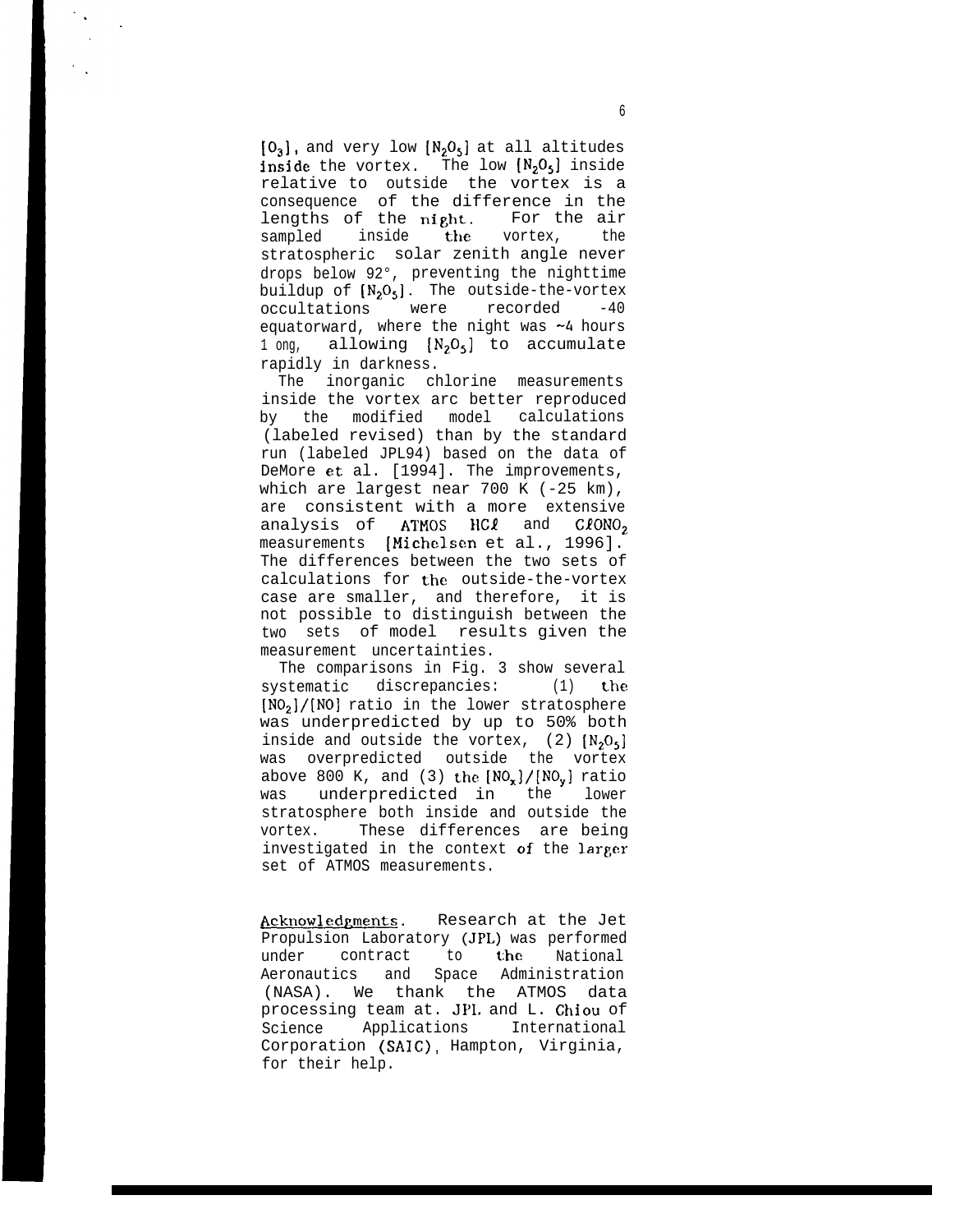## Ref erences

- Abrams, M. C. , et al. , ATMOS/ATLAS 3 observations of trace gas transport in the Antarctic vortex of 1994, *Geophys. Res. Lett.,* this issue., 1996.
- Brune, W. H., et al., The potential for ozone depletion in the Arctic polar stratosphere, *Scjencc,* 2.52, 1260-1266, 1991.
- Dessler, A. E., et al., Correlated observations of  $H C\ell$  and  $C\ell O NO_2$  from UARS and implications for stratospheric chlorine partitioning, *Geophys. Res . Lett. ,* 22, 1721-1724, 1995.
- DeMore, W. B. et al., Chemical kinetics and photochemical data for use in stratospheric modeling, Evaluation No. 11, *JPL* Publication 94-26, Jet Propulsion Lab, Pasadena, CA, 1994.
- Douglass, A. R., et al., Interhemispheric differences in springtime production of HCI and CION02 in polar vortices, *J. Geophys. Res., 100,* 13,967-13,978, 1995.
- Fahey, D. W., et al., Observations of denitrification and dehydration in winter polar stratospheres, *Nature, 344, 321-324, 1990.*
- Gunson, M. R., et al., The atmospheric trace molecule spectroscopy (ATMOS) deployment on the ATL4S-3 space shuttle mission, *Geophys. Res. Lett.*, this issue, 1996.
- Liu, X., et *al.,* Measurements and model calculations of HCl column amounts and related parameters over McMurdo during the Austral spring in 1989, *J. Geophys. Res .,* 97, 20,795-20,804, 1992.
- Manney, G. L., R. Swinbank, and A. O'Neill, Stratospheric meteorological conditions for the  $3.12$  Nov. 1994 ATMOS/ATLAS 3 measurements, *Geophys. Res. Lett.,* this issue, 1996.
- Michelsen, H. A., et al., Chlorine partitioning in the stratosphere: Evidence from ATMOS measurements for an additional source of HCl, *Geophys. Res. Lett. ,* this issue, 1996.
- Newchurch, M. J., et al., Stratospheric NO and  $NO<sub>2</sub>$  derived from diurnally corrected solar-occultation measurements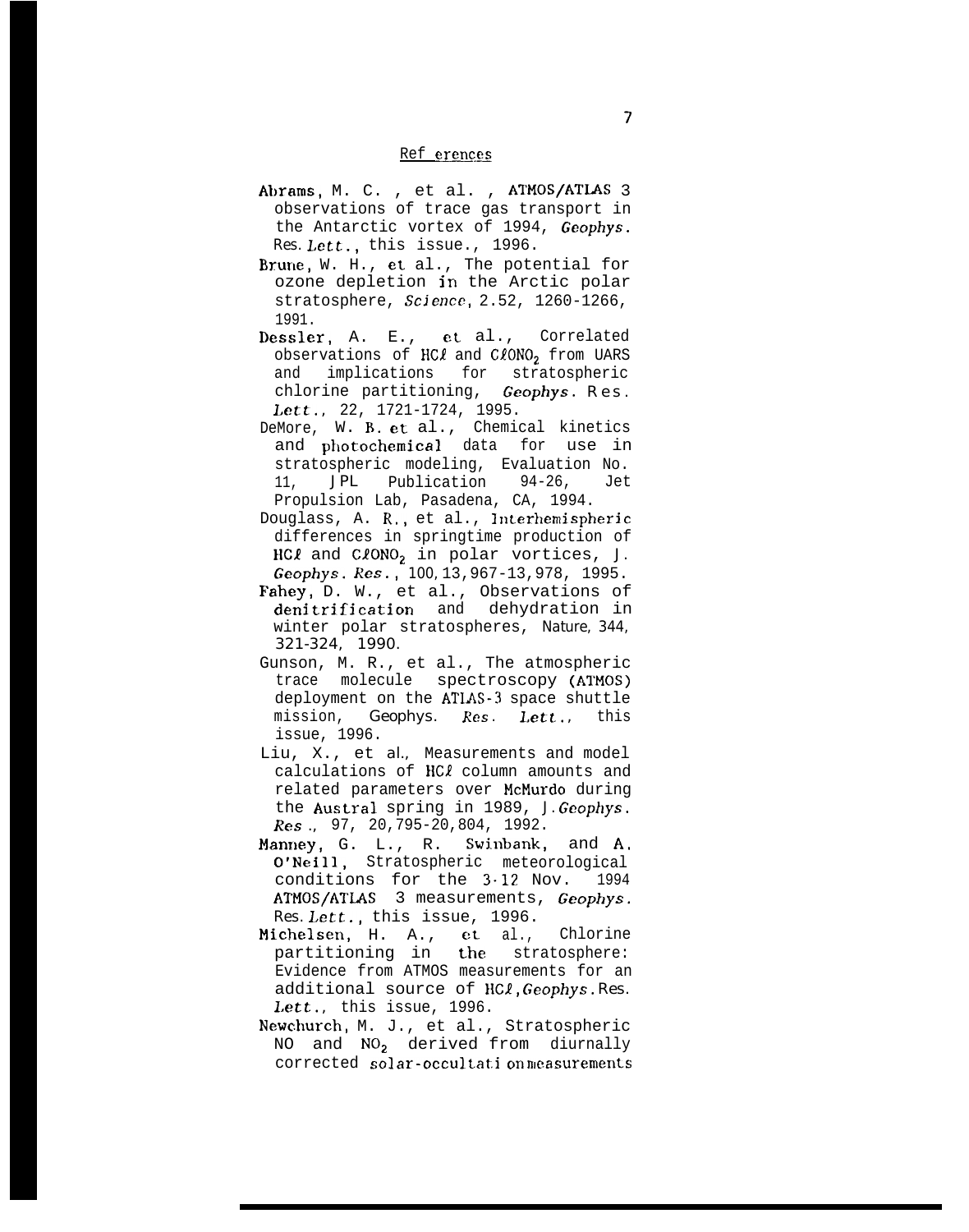of ATMos, *Geophys. Res. Lett.,* thi s issue, 1996.

- Prather, M., and A. H. Jaffe, Global impact of the antarctic ozone hole: Chemical propagation, *J. Geophys. Res.,* 95, 3471-3492, 1990.
- Rinsland, C. P., et al., ATMOS measurements of  $H<sub>2</sub>O+2CH<sub>4</sub>$  and total reactive nitrogen in the November 1994 antarctic stratosphere: Dehydration and denjtrification in the vortex, *Geophys. Res. Lett.,* this issue, 1996.
- Salawitch, R. J. et al., The diurnal variation of hydrogen, nitrogen, and chlorine radicals: implications for the heterogeneous production of HNO<sub>2</sub>, *Geophys. Res. Lett., 21,* 2551-2554 , 1994.
- von Clarmann, et al., Retrieval of stratospheric  $O_3$ ,  $HNO_3$  and  $CIONO_2$ profiles from 1992 MIPAS-B limb emission spectra: Method, results, and error analysis, *J. Geophys. Res.,* 98, 20,495- 20,506, 1993.
- World Meteorological Organization (WMO) Report No. 37, Scientific assessment of stratospheric ozone: 1994, Geneva, 1995.
- Zander, R., et al., The 1994 northern midlatitude budget of stratospheric chlorine derived from ATMOS/ATLAS 3 observations, Geophys. Res. Lett., this issue, 1996.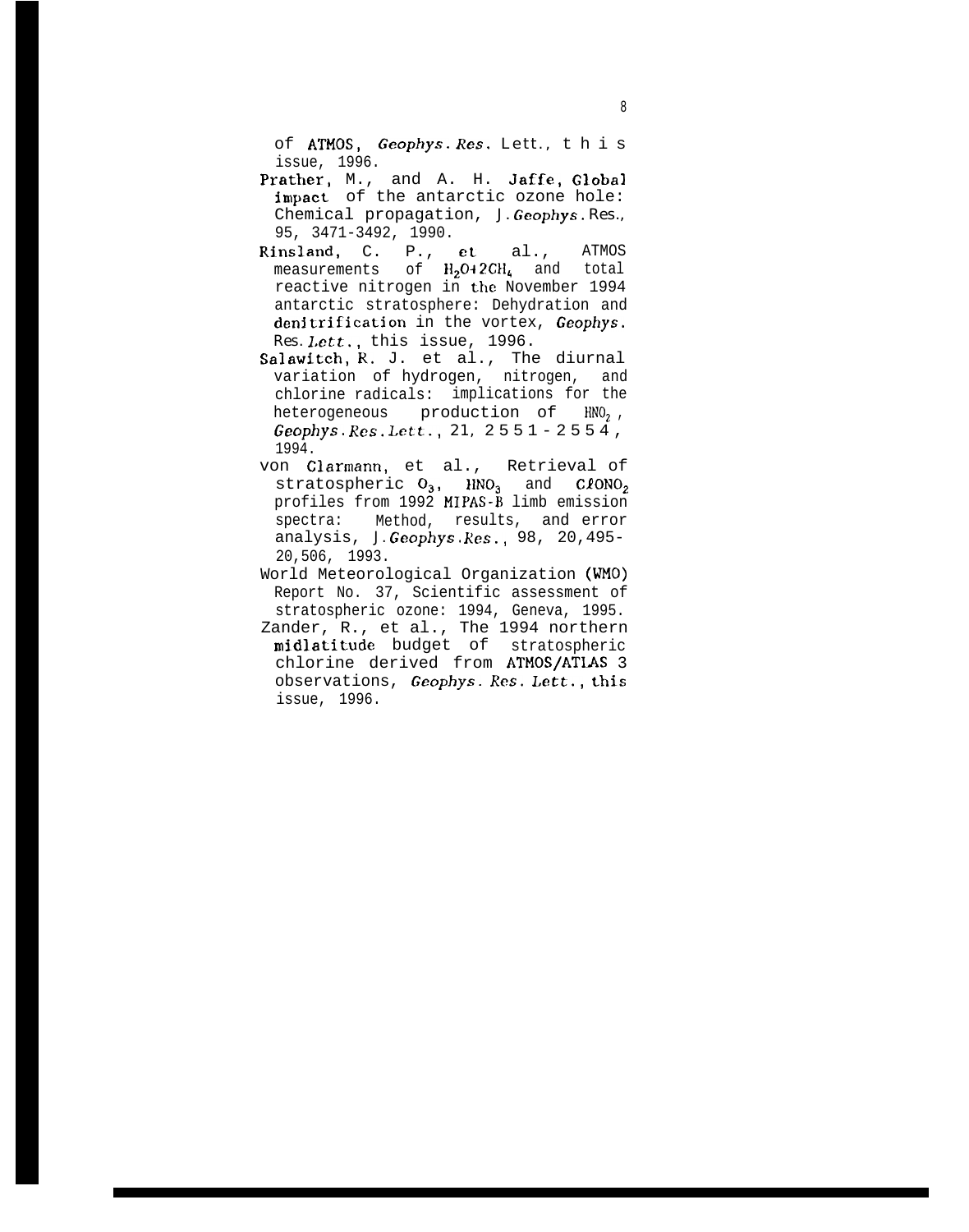Table 1. ATMOS Antarctic  $H C\ell$  and  $C\ell$  ONO  $_{\rm 2}$ VMRS (ppbv) versus  $\Theta$  Inside and Outside the Vortex'

 $\sim$ 

|                        | [HCL]  |         | $\left[\alpha\right]$ ONO $_{2}$ ]                                                                                                                                                                                                                                                                                                                                                                                                                 |                                                                                                                                      |  |
|------------------------|--------|---------|----------------------------------------------------------------------------------------------------------------------------------------------------------------------------------------------------------------------------------------------------------------------------------------------------------------------------------------------------------------------------------------------------------------------------------------------------|--------------------------------------------------------------------------------------------------------------------------------------|--|
| $\Theta(K)$            | Inside | Outside | Inside                                                                                                                                                                                                                                                                                                                                                                                                                                             | Outside                                                                                                                              |  |
| 650-700<br>$600 - 650$ |        |         | $750-800$ 2.34 1.98(12) 0.94(18)<br>$700-750$ 2.20(10) 1.79(9) 1.22(13)<br>2.32(14) 1.68( 7) 1,20(17)<br>$2.49(21)$ 1.60(10) 1.22(17) 0.85(17)<br>$575 - 600$ 2.51(38) 1.63(4) 1.04(10) 0.89(13)<br>$550-575$ 2.64(19) 1.57( 8) 0.87(13) 0.82(10)<br>$525-550$ $2.63(36)$ $1.38(14)$ $0.64(10)$ $0.74(11)$<br>475-500 2.90( 9) 1.23(12) 0.30( 9) 0.49(<br>$425-450$ 2.73(49) 0.95(16) 0.10(8) 0.21(10)<br>$400-425$ 2.11 (72) 1.07(58) 0.06(51) -- | 0.89(30)<br>0.93(20)<br>0.90(15)<br>500-525 2.71 (38) 1.32(17) 0.49(10) 0.60(3)<br>8)<br>$450-475$ 2.79(22) 1.17(15) 0.18(8) 0.35(8) |  |

"Measurementsarc classified as inside the vortex if sPV>2, outside if sPV< 1. Units arc  $10^{-4}$  s-1, Values in parenthesis are VMR standard deviations in **unit**s of the last quoted **digit**.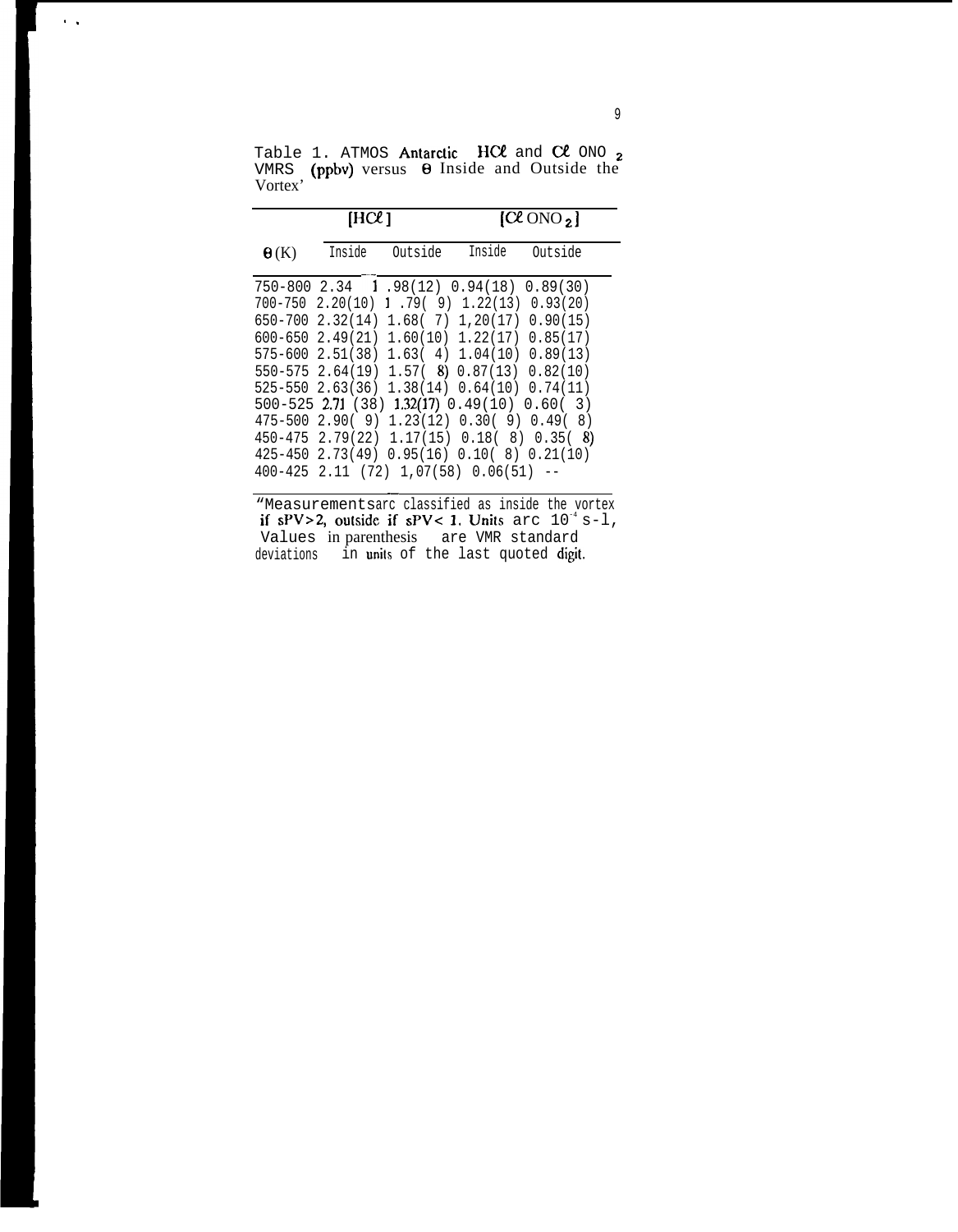